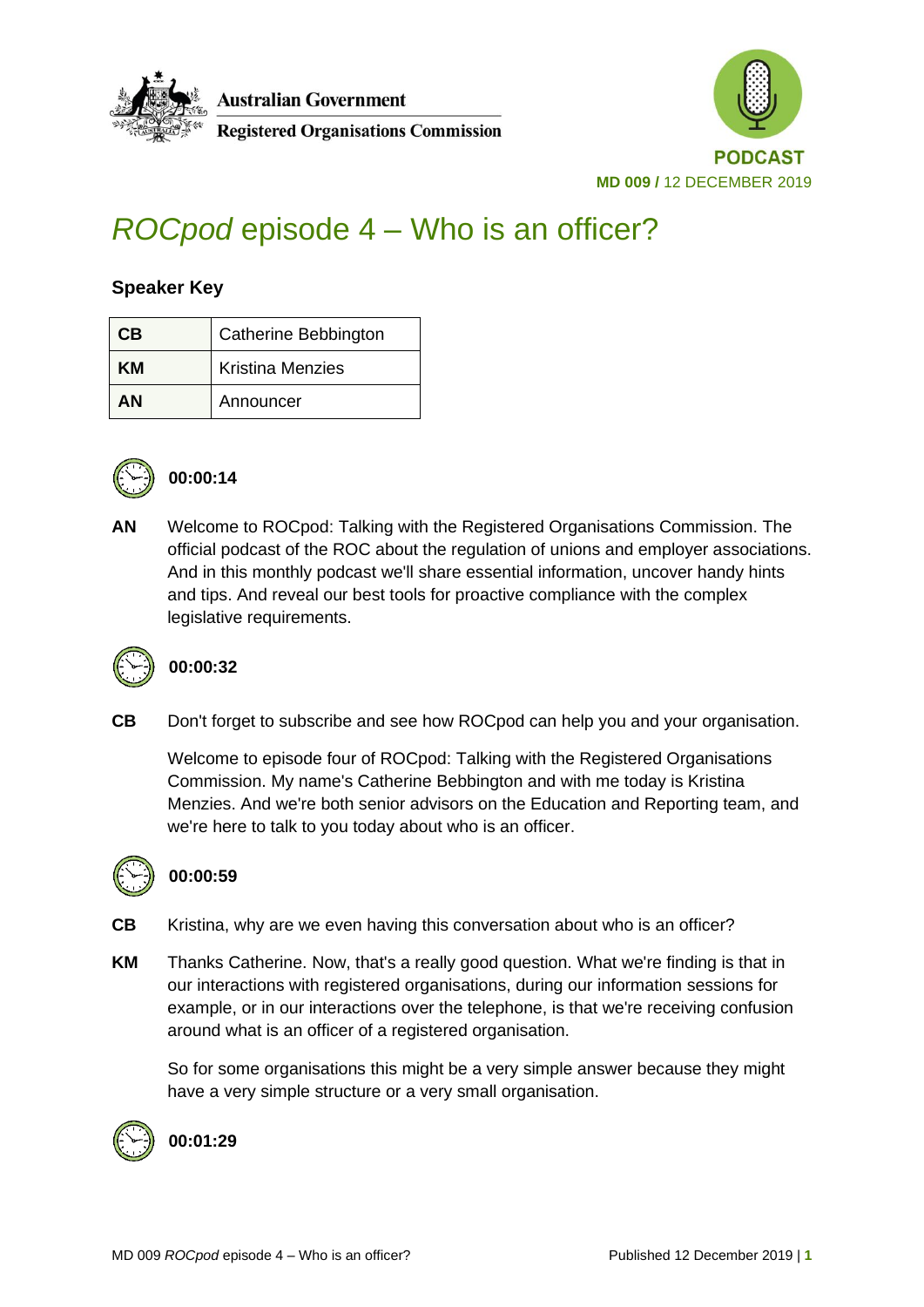

- **KM** But for some organisations they're quite complex. So the answer of what is an officer can be quite a different answer. So we're here to address some of that confusion and to hopefully clarify how registered organisations can ascertain who in their organisation is an officer, and also who is not.
- **CB** And it's quite important to know, now we know officers cover a wide spectrum of people. You've got people who are paid to be professional officers day in, day out as their normal job.



#### **00:02:01**

- **CB** But obviously you have a vast number of volunteers and this is quite a complex question. So fundamentally, how do we work out who is an officer?
- **KM** I think a really good and solid starting point to answer that question is to go to the Fair Work (Registered Organisations) Act, which we often refer to as the RO Act. This is the legislation that governs registered organisations in Australia. Section 6 of the RO Act provides us with the definitions section.



#### **00:02:30**

- **KM** So it gives us a definition of what an officer is and so that tells us that it means a person who holds an office. Section 6 also tells us that an office has the meaning given to us by Section 9. So then we go to Section 9 of the RO Act, which provides us with a more detailed and prescriptive definition of what an office is.
- **CB** Now, Section 9 is quite complex. It has a number of parts there.



#### **00:02:59**

**CB** And we're only going to deal with the main two issues today, but my favourite is section 9(1)(a) which is nice and simple. And it says, 'office' includes all of those people you think it is, which is President, Vice-President, Secretary or Assistant Secretary. And that's going to be of both your organisation or the branch. So if you have the office of President, the person holding that is obviously an officer.

But it gets a little more complex when you look at section 9(1)(b).

**KM** Yes, section 9(1)(b) provides us with more of a comprehensive definition which describes many of the functions that particular people in an organisation perform.



#### **00:03:36**

**KM** So that tells us that they would be an officer if they are a voting member of a collective body which has particular powers. So, for example, which has the power to manage the affairs of the organisation or branch… who can determine policy of the organisation or branch …can make and alter rules, and also the enforcement of those rules.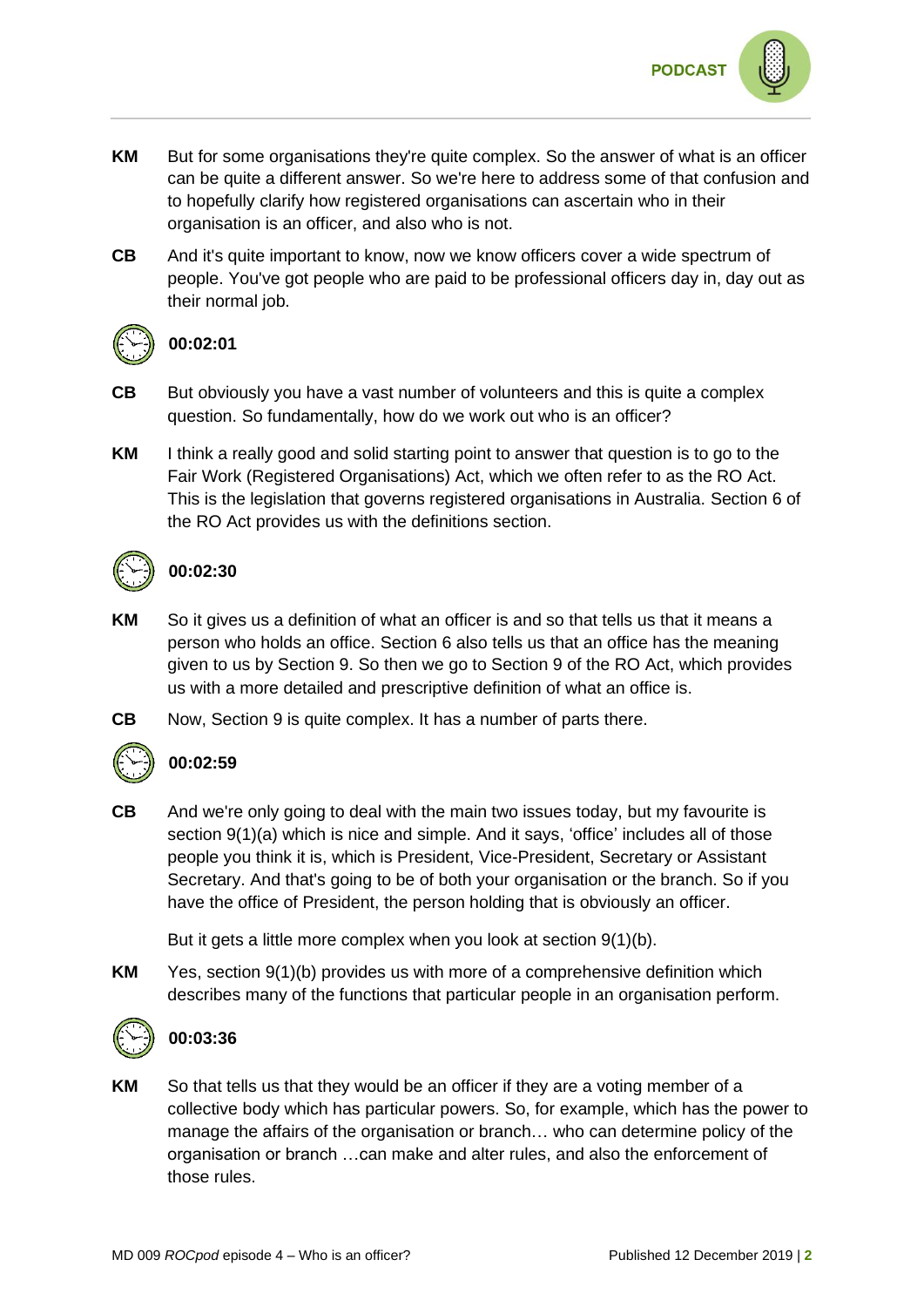

## **00:03:58**

- **KM** So in that definition, a collective group of members generally describes what we see in registered organisations as the committee of management, or the board of directors. So you need to look at the people in your registered organisation to determine whether their functions meet those particular function that is described in the legislation.
- **CB** But it can also be much broader than that, because for instance it's not uncommon for an organisation to have a national conference with lots and lots and lots of people on it that has the power to determine policy.



#### **00:04:32**

**CB** Or the ability to make rules. And once you have a big body like that that can make rules or determine policy, or any of those other functions that you've just outlined, those people are also going to be officers under the legislation.

Now, this is not the full definition, like I said there are a couple more elements to section 9 and obviously you can have a look at that. The information is available. But how do I find out, Kristina, what the duties are of these bodies or officers, to try and work if they have these things outlined in the legislation?



### **00:05:02**

**KM** So, after consulting the RO Act, where you can go to find those functions is your rule book. So, the rule book of your organisation and the rule book of your branch. They must describe the functions of your officers. And your rules may be very comprehensive about what particular people do in your organisation. Some of them may be less descriptive.



#### **00:05:28**

- **CB** But it is quite a complex concept, particularly if you're a new officer. And for some of our officers, they may not even know how to find their rule book. So we would strongly recommend that you go onto our website and download the Officer Induction Kit.
- **CB** The Officer Induction Kit is a resource designed to help new and existing officers get a better understanding of their duties within their organisation or branch. And including how to even find your rules so that you can locate your duties.
- **KM** So what's in that induction kit, Catherine?
- **CB** The Officer Induction Kit doesn't cover all of your duties as an officer.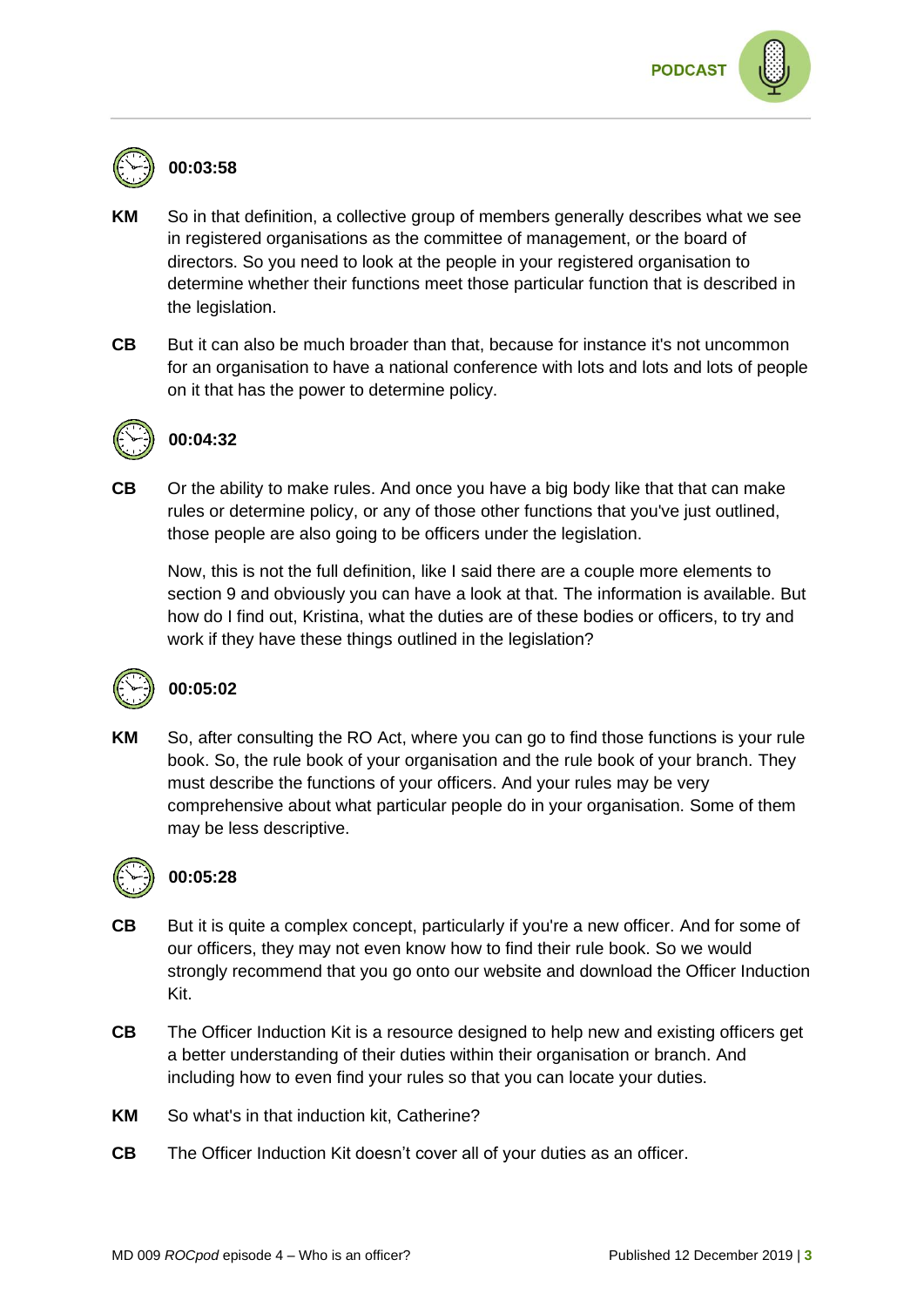

## **00:06:00**

**CB** But it is going to be a pretty good crash course as to your duties under the legislation, for some of your duties under your rules. Because it has a number of activities in it that you fill out information such as who do you contact to get a copy of your minutes from your last meeting, things like that.

And it includes some generic information about what we expect to see normally, as the duties of someone like a President or how you would normally run a meeting. So it's quite an informative resource. So it includes things like that and the calculator for timelines and deadlines.



## **00:06:31**

- **CB** It includes general information about how to hold meetings and what is a quorum. And it's also going to include information on specific duties to your role and duties under the legislation. Don't just print it out though, because the Officer Induction Kit is being updated all the time. So make sure you just put a favourite on it and keep coming back to our website to download that.
- **KM** So we've taken listeners through the definition of what an office and an officer is, and also where to find the functions of an officer.



#### **00:07:02**

- **KM** But why is it important that we know the distinction between what an officer is and who perhaps is not an officer?
- **CB** It's actually really important, Kristina, to know whether or not you're an officer. Because as an officer you probably have duties under the legislation and the rule book that you need to comply with. Because some of those duties, those obligations, things like to act in good faith, these can have substantial penalties attached to them.

So as an officer you need to know so that you can best protect yourself, but you also need to know so that you can best serve the interests of your members and the organisation.



#### **00:07:35**

- **KM** It's also important from an election perspective, isn't it?
- **CB** It is really important from an election perspective. One of the things that we see is that sometimes election information that's lodged with us is not complete because anyone who is an officer must be elected under the rules.
- **KM** And so the ROC template helps distinguish between what an office is and what an officer is.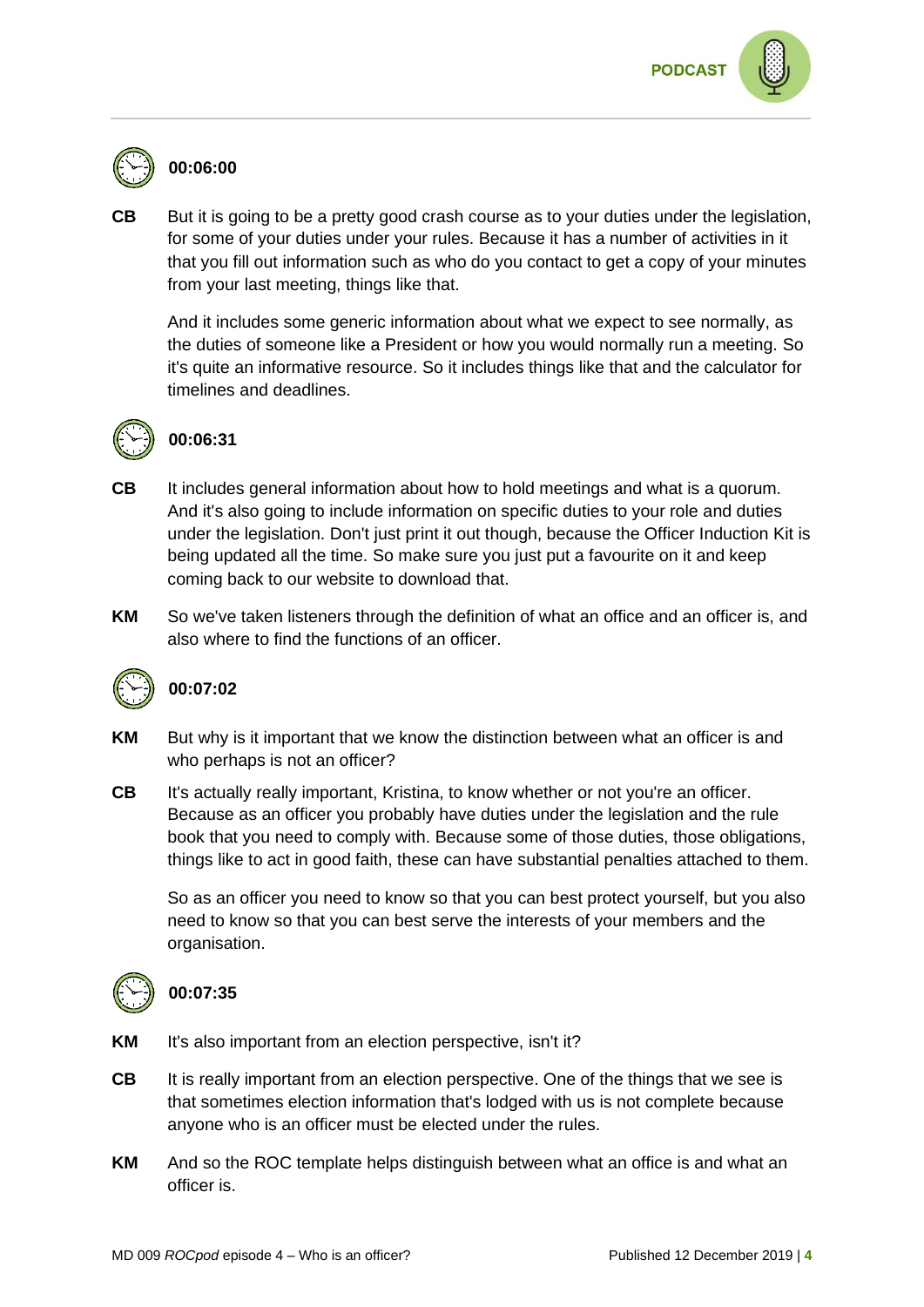## **00:07:59**

- **CB** But Kristina, sometimes you have non-officers who are also elected, don't you?
- **KM** You do, yes, and for that reason it's obviously important to look at your rules to determine whether or not somebody is an officer.
- **CB** Yes, because it's not enough that someone is elected, that's not an automatic, you are an officer. But it is a very strong indication, and if you are an officer, you do need to be elected. So do have a look at the election templates, because if you are electing non-officers, it's a slightly different process.



#### **00:08:30**

**CB** And those people can still be put through prescribed information and they can still be run through the Australian Electoral Commission as an election process But it's a slightly different process for applying for those positions to be elected. Which means that the fact that someone is or isn't elected doesn't 100% guarantee that they are an officer.

But have a look at our election templates because it's important that you follow the different process for positions. And look forward to our elections podcast which is in April of 2020.



#### **00:09:00**

- **CB** But it's also important for the rest of the things that are done here at the Commission, isn't it?
- **KM** It is, so for example with annual returns, they must include a list of all of your officers in your registered organisation and branches. So knowing who an officer is and who an officer isn't is important because the annual return does not include a list of people who are not officers.
- **CB** It also has flow-on effects for things like your officer and related party disclosure statements because obviously you're just including officers within those.



#### **00:09:30**

**CB** And things like your financial reports. We do find one of the most common mistakes on annual returns is leaving off officers that are not big names like President or Vice-President. We're leaving off things like the committee of management or that national conference, where those people are also officers.

Additionally, we're finding that many of the documents that come to us, they all need to be signed by an officer. And it's quite common for somebody to sign them who's not in an office position because they have 'office' in their name.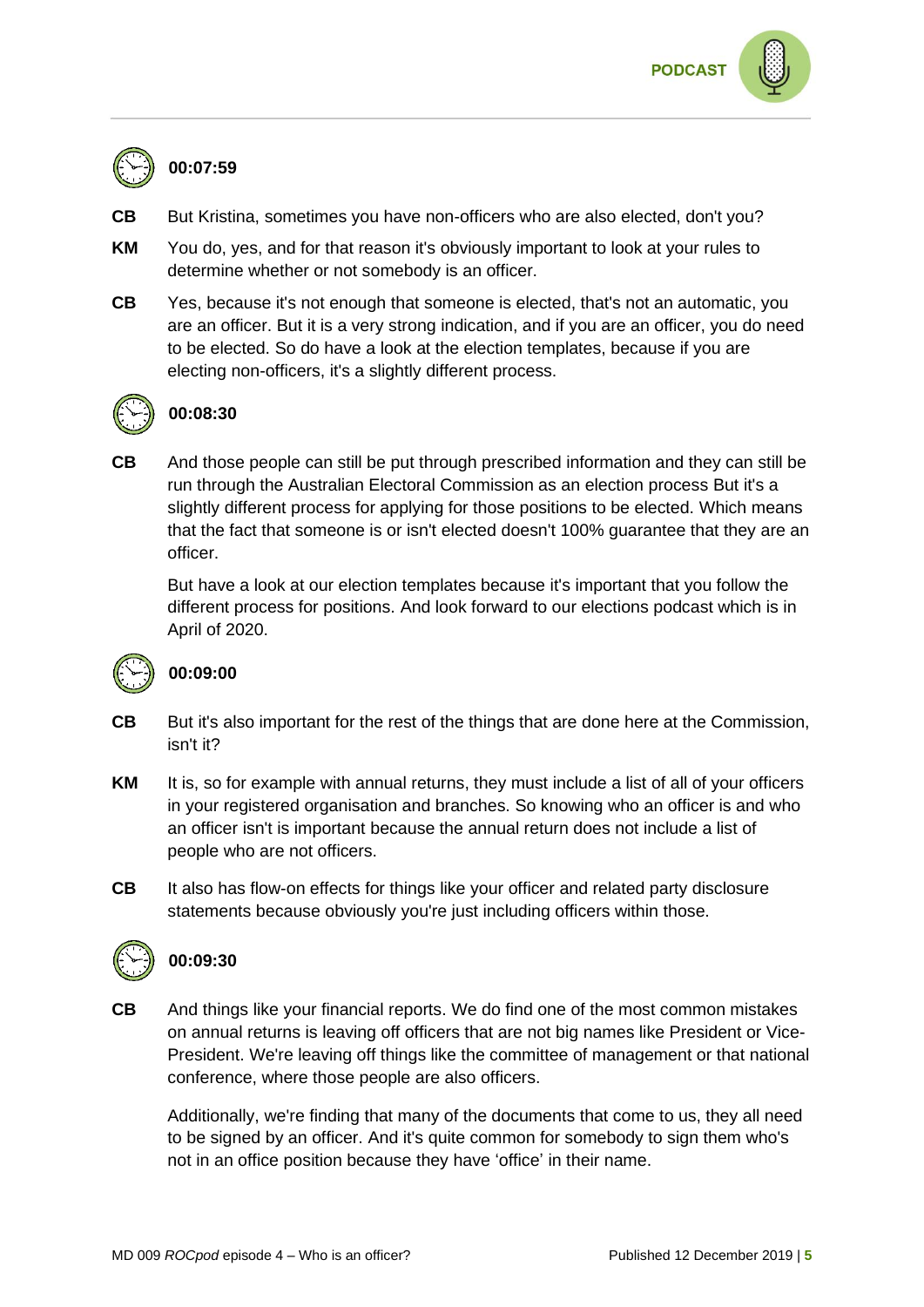

## **00:10:00**

**CB** For instance like Chief Information Officer or Chief Executive Officer, and these people aren't necessarily officers defined under the legislation. So it's vitally important that you know who your officers are, because all of our documents need to be signed by an officer.

Another reason we're having this conversation is because there seems to be a great deal of confusion about the question about financial duties. What's the relevance of financial duties to the question of who is an officer, Kristina?



#### **00:10:29**

**KM** Those two, Catherine, are actually two separate questions. So, a registered organisation must first determine if a person is an officer or if a person is not an officer. If the answer to that question is yes, that person is an officer, then if they have financial duties, they must undertake approved financial training under section 293K or obtain an exemption.

That is a second question, so non-officers don't need to complete that training.



## **00:10:58**

**CB** Okay, so first I work out who my officers are, and then I ask the question, which one of these have financial duties and need to have financial training? Because some officers don't have financial duties and some officers do have financial duties. And it's actually bigger than financial training, isn't it? Because under the legislation there are some general duties that attach to people who have financial duties.

And there are additional obligations under things like the officer and related parties sections of the legislation, for those officers that do have financial duties.



### **00:11:29**

- **CB** But it is still a confusing area, so now we've given you some examples of who is an officer, things like your secretary and president, your committee of management or your board of directors. But Kristina, how about we give them some examples of people who aren't officers?
- **KM** Yes Catherine, I guess the most common example I can think of where a non-office is included in an annual return are examples of employees. So people who are employees and they necessarily aren't officers, though they can be… A person can hold a dual position as an employee.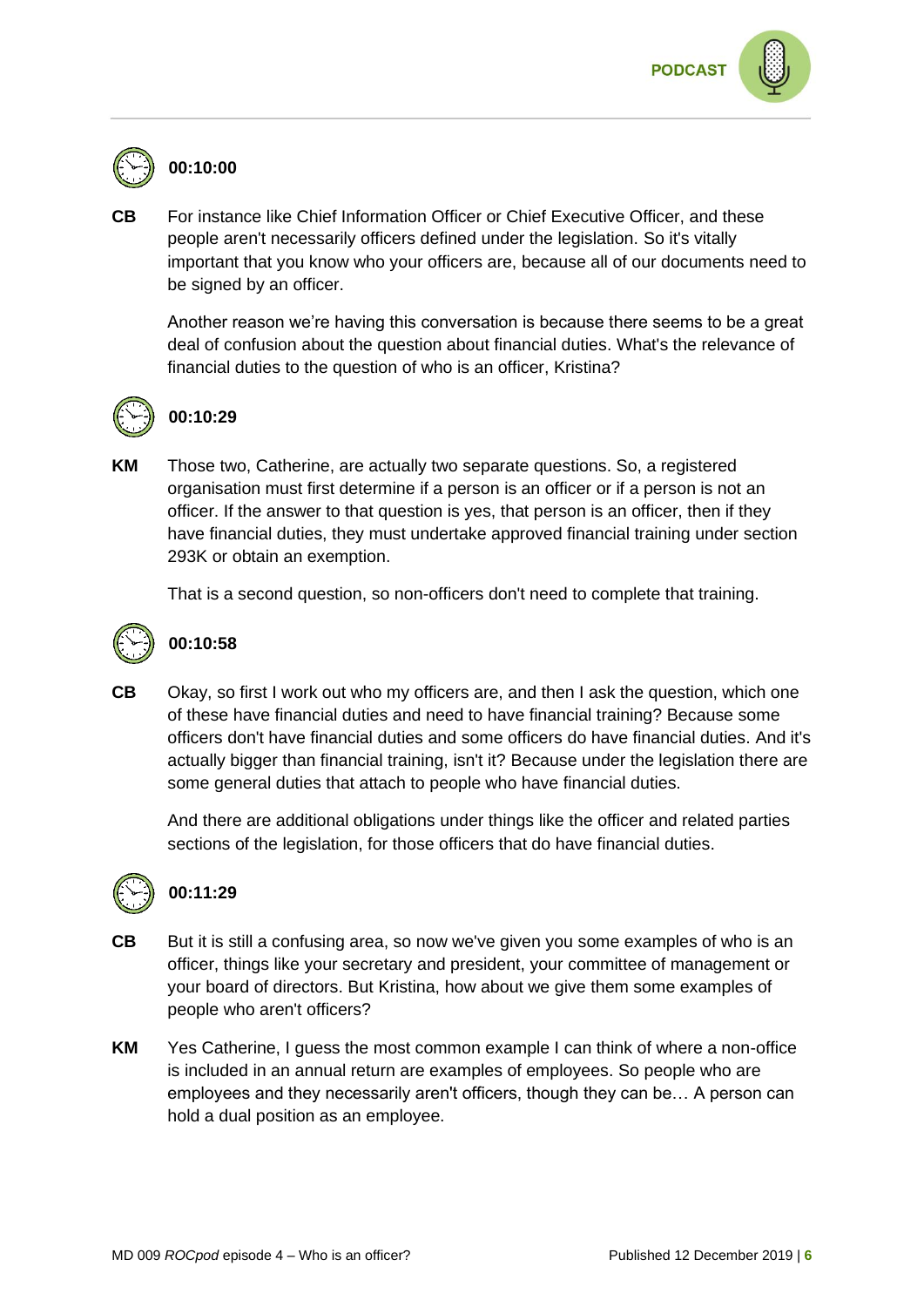

## **00:12:01**

- **KM** And they certainly can, at the same time, be an officer. But being an employee doesn't make you an officer of a registered organisation. And that distinction is very important.
- **CB** Another one we see is people assuming that just because you have the word officer in your title, this makes you an officer. Now, that's not necessarily true, particularly if you're looking at something like a privacy officer or a chief information officer. Once again you need to go back to the duties of the people to work out whether they have those things listed in Section 9.



## **00:12:31**

- **CB** It may be that some of these people are just going to be employees and they're not able to sign anything and they don't need to be on your annual return.
- **KM** Yes, again I would suggest look at your rules, because that would assist you in discovering whether those people are indeed officers or not.
- **CB** Another distinction is between the definition of officer and the definition of key management personnel. For those people who do financial reporting, you realise that key management personnel does include a lot of employees.



#### **00:12:59**

**CB** But the definition of officer doesn't just include employees, it is only those people with those duties. And a really good indication of whether or not someone is an officer is whether or not they appear in your rule book at all. It could be you have an office manager or a privacy officer who's not even mentioned in your rule book.

And if they're not mentioned in the rules, they can't be an officer. But there are still some grey areas Kristina. I mean, there are some bits where it's hard to tell whether someone is an officer or not.

**KM** Yes, a really good example of that we see are organisers.



#### **00:13:29**

- **KM** So these generally aren't officers because they don't usually meet the definition of Section 9 and they aren't always within rule books. But sometimes we do see that they sit on a collective body like a committee of management. So in those cases, then clearly they would sit within the Section 9 definition.
- **CB** Another one we see is the chief financial officer. Now, mostly these people are employees because they're working under the direction of the secretary or president, or under the committee or board.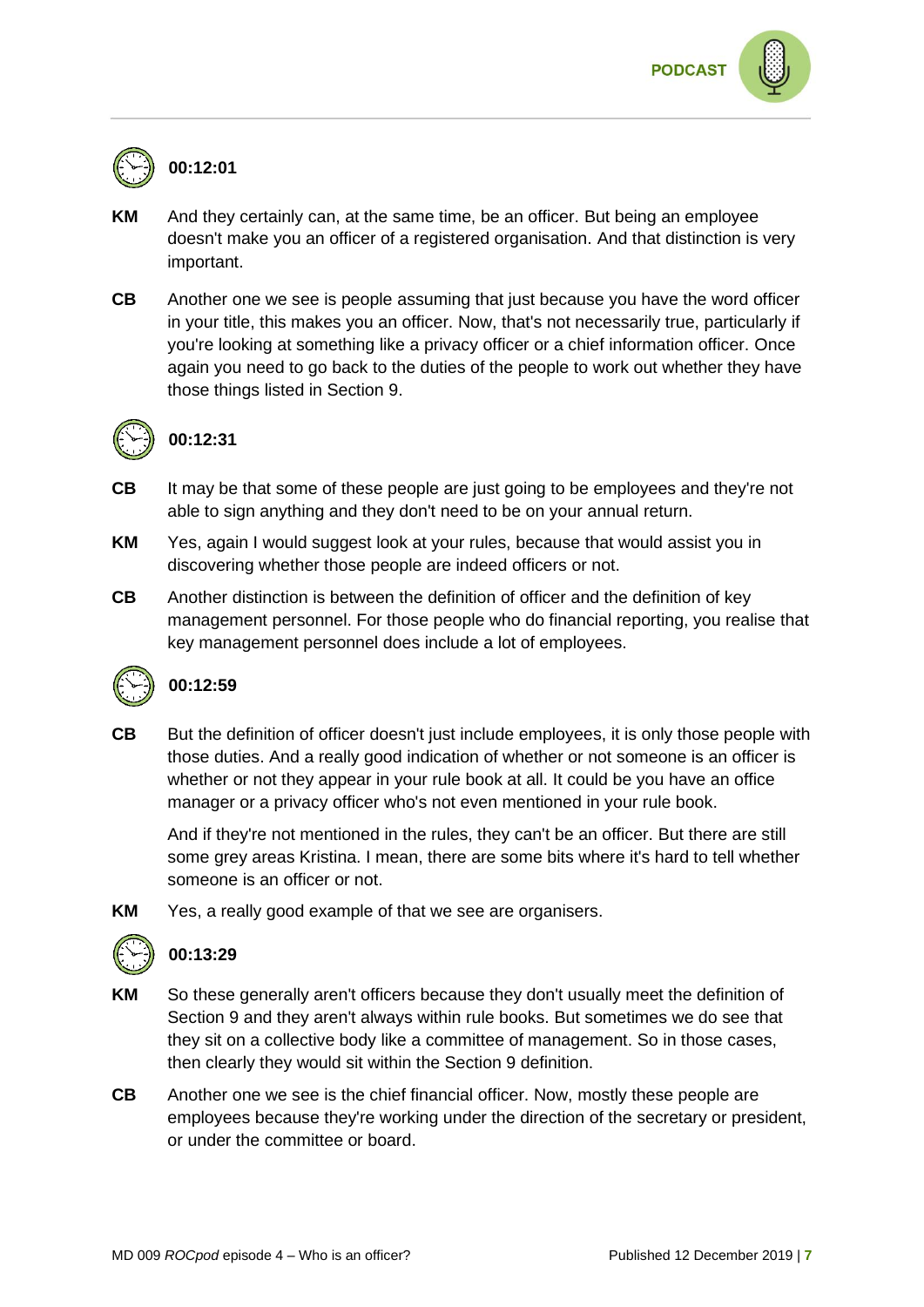

## **00:13:58**

- **CB** But do check your rules, because if they're in your rule book and they have sufficient management responsibilities and they're acting on their own control. So they're determining policy or they're managing the organisation, it may be enough to move them up into an actual officer.
- **KM** And finally I just want to also mention the chief executive officer which we often see elevated to an officer in annual returns when they actually aren't. But in many cases, so for example in employer associations, they actually are because the functions they are performing are in a sense that of a secretary.



## **00:14:31**

- **KM** So again, we just need to reiterate to look behind the actual title of a person and look at what their functions are and then whether or not their functions are mentioned in Section 9 of the RO Act.
- **CB** So basically you're saying if there's some confusion over whether or not there's an officer or the person's an employee for instance, Kristina, fundamentally I have to keep going back to my rule book.
- **KM** Absolutely, so the rule book and the RO Act should provide you with greater clarity about whether or not a person is an officer.



#### **00:15:02**

**CB** And it's important for me to know whether I'm an officer because I could have duties and responsibilities under the legislation or under the rules of my organisation. So once again I'd just say if you are new to the role of officer, or if you've been there for a little while and you need a refresher, go download our Officer Induction Kit.

It's an excellent resource to help you get across what your responsibilities are as an officer, and some of the important responsibilities of other officers around you. So that you can hold each other accountable and up to the highest standard for your members.



#### **00:15:33**

**KM** And again that distinction between an officer and a non-office position is also fundamental to many of the other compliance activities that a registered organisation must undertake. So, for example it crosses over into the annual return, which includes a list of officers of the organisation. And it doesn't include a list of people who are not officers.

For example the officer and related party disclosure statement which requires organisations and branches to disclose the remuneration of officers and not necessarily the remuneration of employees.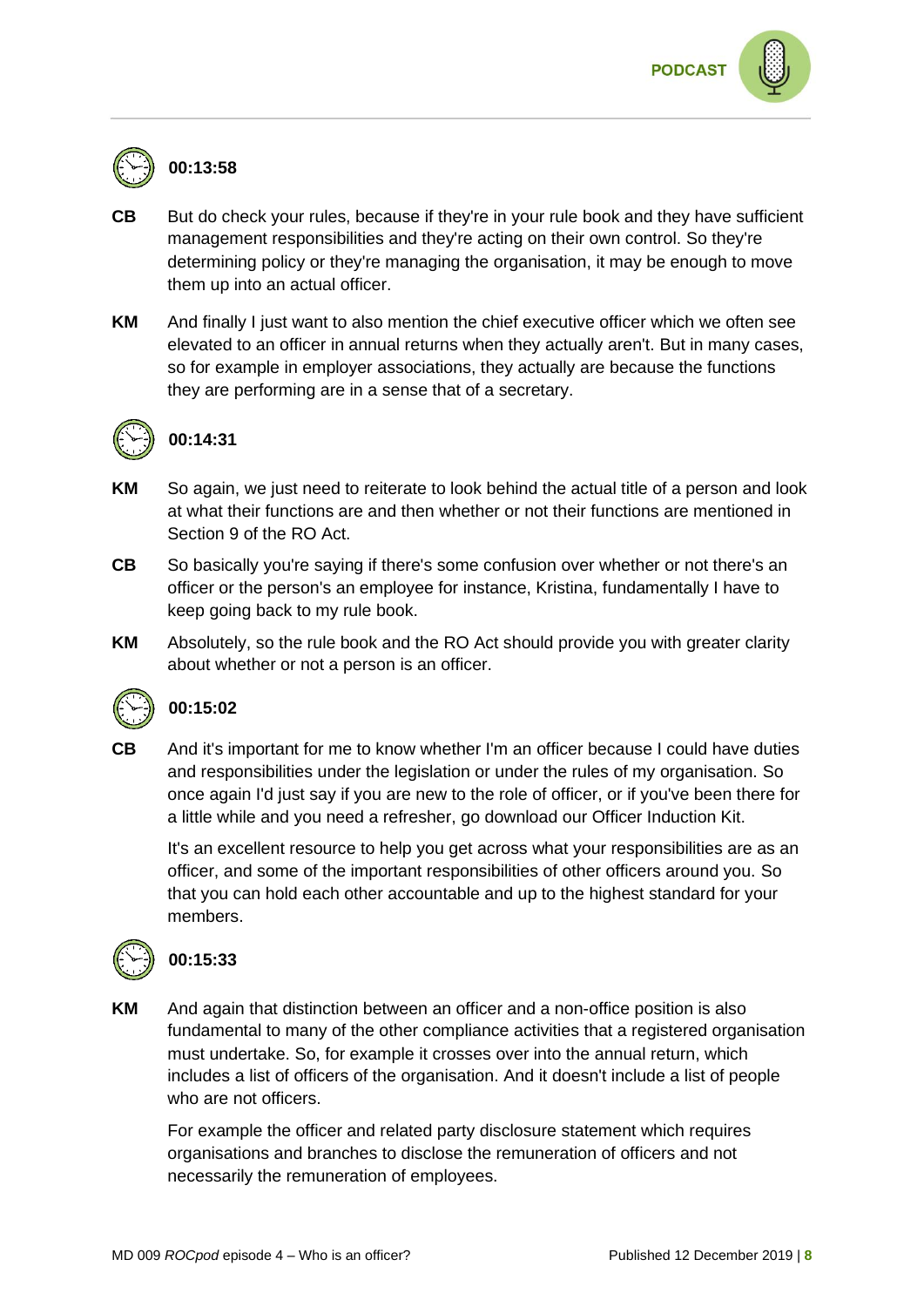

## **00:16:07**

**CB** So it is a very important distinction and I'm so glad we've been able to spend a few minutes today and have this podcast about who is an officer. I thinks it's so important for an organisation to know this because you can't properly comply if you don't know who your full list of officers are.

It's so important for things like notifications of change and elections and returns, the whole collection of things that we do here at the ROC.



## **00:16:31**

So thank you very much for keeping us company during this podcast today. We hope that you've learned something from our discussion about who is and who isn't an officer. Please continue to provide us with your questions and feedback. As we state at the beginning of this podcast, we try so hard to build our tools and pick our topics based on the things that are actually causing confusion out there amongst organisation and branches. So keep asking your questions, keep sending them in and of course subscribe.



## **00:16:58**

**CB** If you subscribe to our subscription service, you're not only going to get access to our podcasts. You're going to see our newsletters and you're going to see every single time we have updates to our tools. Plus you'll also get things like our media announcements and invitations to our workshops and information sessions.

Thank you so much for your time here today, Kristina.

**KM** Thanks Catherine.

ROCpod is now available on Apple podcast, Google podcast, Spotify, SoundCloud, YouTube and on our website, www.roc.gov.au.



## **00:17:30**

- **KM** Please subscribe so you can listen to our previous episodes and also be informed about our future releases.
- **AN** *ROCpod* is the official podcast of the Registered Organisations Commission. It is copyright to the Commonwealth of Australia. The opinions expressed in *ROCpod* are the opinions of the particular speaker and not necessarily the opinions of the Registered Organisations Commission.

This information is general and is not intended to be comprehensive. It is designed to assist in gaining an understanding of the relevant provisions of the legislation, the ROC and its work.